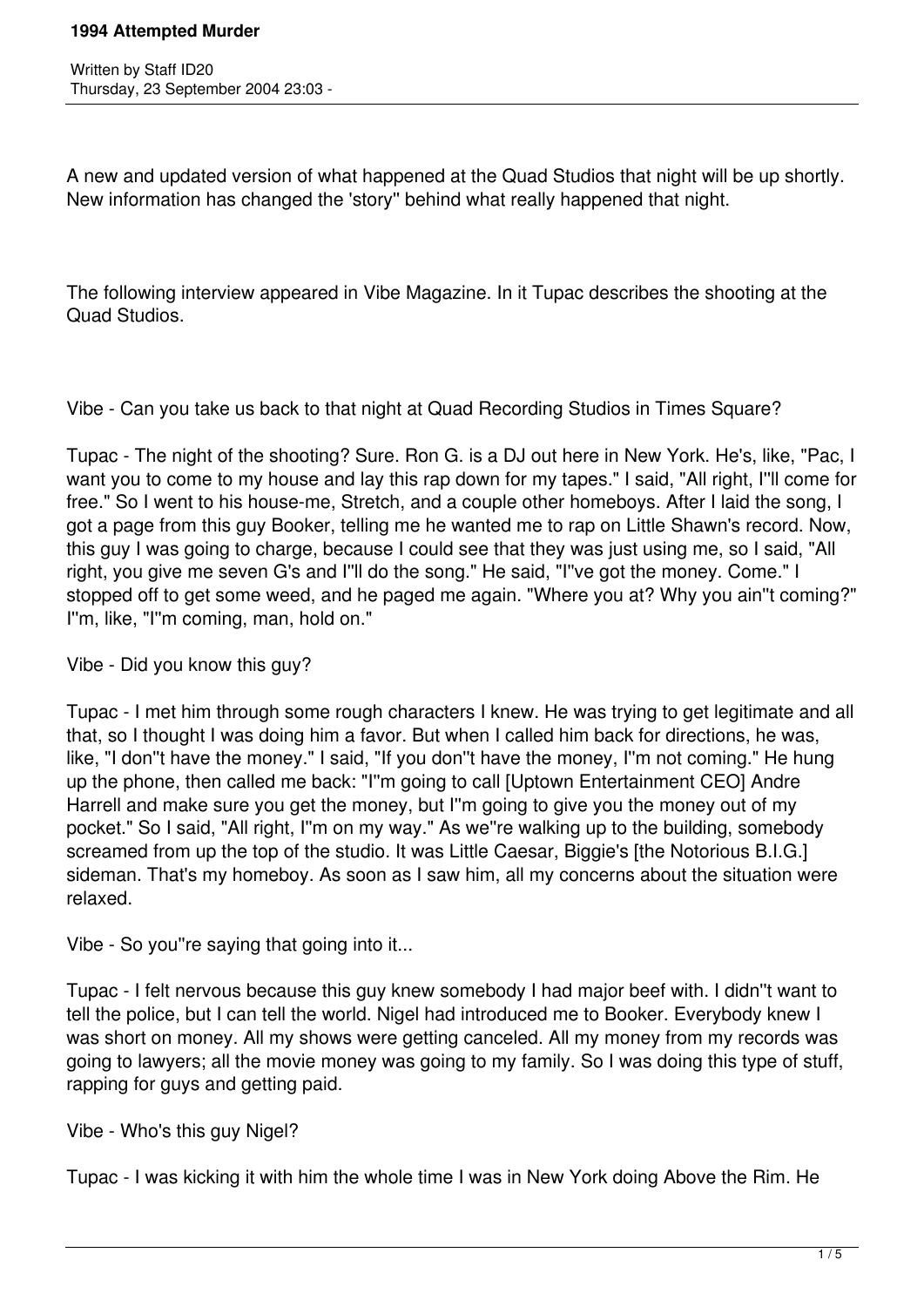## **1994 Attempted Murder**

Written by Staff ID20 Thursday, 23 September 2004 23:03 -

came to me. He said, "I''m going to look after you. You don''t need to get in no more trouble."

Vibe - Doesn''t Nigel also go by the name of Trevor?

Tupac - Right. There's a real Trevor, but Nigel took on both aliases, you understand? So that's who I was kicking with-I got close to them. I used to dress in baggies and sneakers. They took me shopping; that's when I bought my Rolex and all my jewels. They made me mature. They introduced me to all these gangsters in Brooklyn. I met Nigel's family, went to his kid's birthday party-I trusted him, you know what I''m saying? I even tried to get Nigel in the movie, but he didn''t want to be on film. That bothered me. I don''t know any ni\*\*a that didn''t want to be in the movies.

Vibe - Can we come back to the shooting? Who was with you that night?

Tupac - I was with my homeboy Stretch, his man Fred, and my sister's boyfriend, Zayd. Not my bodyguard; I don''t have a bodyguard. We get to the studio, and there's a dude outside in army fatigues with his hat low on his face. When we walked to the door, he didn''t look up. I''ve never seen a black man not acknowledge me one way or the other, either with jealousy or respect. But this guy just looked to see who I was and turned his face down. It didn''t click because I had just finished smoking chronic. I''m not thinking something will happen to me in the lobby. While we''re waiting to get buzzed in, I saw a dude sitting at a table reading a newspaper. He didn''t look up either.

Vibe - These are both black men?

Tupac - Black men in their thirties. So first I''m, like, These dudes must be security for Biggie, because I could tell they were from Brooklyn from their army fatigues. But then I said, Wait a minute. Even Biggie's homeboys love me, why don''t they look up? I pressed the elevator button, turned around, and that's when the dudes came out with the guns-two identical 9 mms. "Don''t nobody move. Everybody on the floor. You know what time it is. Run your sh\*t." I was, like, What should I do? I''m thinking Stretch is going to fight; he was towering over those ni\*\*as. From what I know about the criminal element, if ni\*\*as come to rob you, they always hit the big ni\*\*a first. But they didn''t touch Stretch; they came straight to me. Everybody dropped to the floor like potatoes, but I just froze up. It wasn''t like I was being brave or nothing; I just could not get on the floor. They started grabbing at me to see if I was strapped. They said, "Take off your jewels," and I wouldn''t take them off. The light-skinned dude, the one that was standing outside, was on me. Stretch was on the floor, and the dude with the newspaper was holding the gun on him. He was telling the light-skin dude, "Shoot that motherf\*cker! f\*ck it!" Then I got scared, because the dude had the gun to my stomach. All I could think about was piss bags and sh\*t bags. I drew my arm around him to move the gun to my side. He shot and the gun twisted and that's when I got hit the first time. I felt it in my leg; I didn''t know I got shot in my balls. I dropped to the floor. Everything in my mind said, Pac, pretend you''re dead. It didn''t matter. They started kicking me, hitting me. I never said, "Don''t shoot!" I was quiet as hell. They were snatching my sh\*t off me while I was laying on the floor. I had my eyes closed, but I was shaking, because the situation had me shaking. And then I felt something on the back of my head, something real strong. I thought they stomped me or pistol-whipped me and they were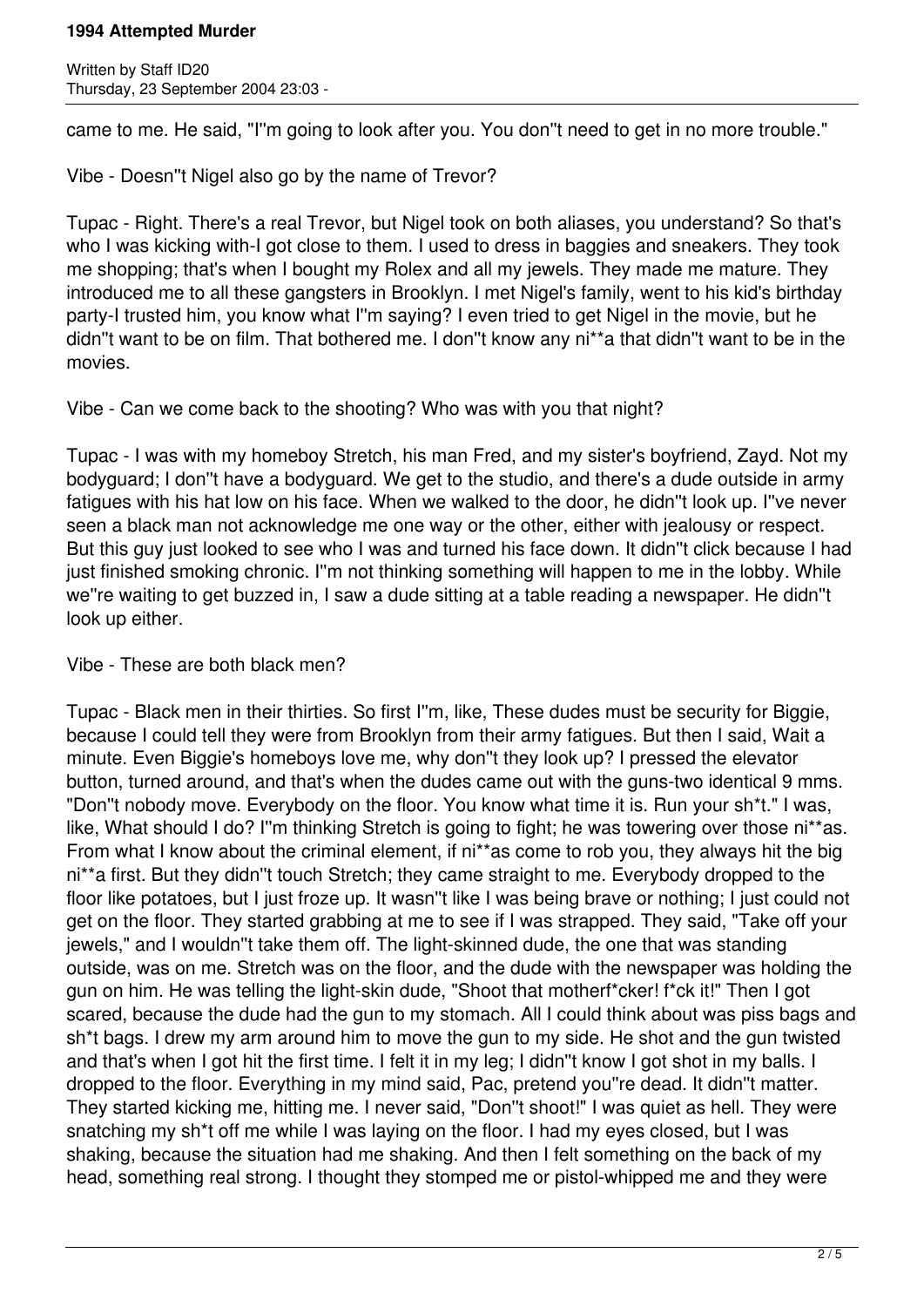## **1994 Attempted Murder**

Written by Staff ID20 Thursday, 23 September 2004 23:03 -

stomping my head against the concrete. I saw white, just white. I didn''t hear nothing, I didn''t feel nothing, and I said, I''m unconscious. But I was conscious. And then I felt it again, and I could hear things now and I could see things and they were bringing me back to consciousness. Then they did it again, and I couldn''t hear nothing. And I couldn''t see nothing; it was just all white. And then they hit me again, and I could hear things and I could see things and I knew I was conscious again.

Vibe - Did you ever hear them say their names?

Tupac - No. No. But they knew me, or else they would never check for my gun. It was like they were mad at me. I felt them kicking me and stomping me; they didn''t hit nobody else. It was, like, "Ooh, motherf\*cker, ooh, aah"-they were kicking hard. So I''m going unconscious, and I''m not feeling no blood on my head or nothing. The only thing I felt was my stomach hurting real bad. My sister's boyfriend turned me over and said, "Yo, are you all right?" I was, like, "Yes, I''m hit, I''m hit." And Fred is saying he's hit, but that was the bullet that went through my leg. So I stood up and I went to the door and-the sh<sup>\*</sup>t that f<sup>\*</sup>cked me up-as soon as I got to the door, I saw a police car sitting there. I was, like, "Uh-oh, the police are coming, and I didn''t even go upstairs yet." So we jumped in the elevator and went upstairs. I''m limping and everything, but I don''t feel nothing. It's numb. When we got upstairs, I looked around, and it scared the sh\*t out of me.

## Vibe - Why?

Tupac - Because Andre Harrell was there, Puffy [Bad Boy Entertainment CEO Sean "Puffy" Combs] was there, Biggie... there was about 40 ni\*\*as there. All of them had jewels on. More jewels than me. I saw Booker, and he had this look on his face like he was surprised to see me. Why? I had just beeped the buzzer and said I was coming upstairs. Little Shawn bust out crying. I went, Why is Little Shawn crying, and I got shot? He was crying uncontrollably, like, "Oh my God, Pac, you''ve got to sit down!" I was feeling weird, like, Why do they want to make me sit down?

Vibe - Because five bullets had passed through your body.

Tupac - I didn''t know I was shot in the head yet. I didn''t feel nothing. I opened my pants, and I could see the gunpowder and the hole in my Karl Kani drawers. I didn''t want to pull them down to see if my dick was still there. I just saw a hole and went, "Oh sh\*t. Roll me some weed." I called my girlfriend and I was, like, "Yo, I just got shot. Call my mother and tell her." Nobody approached me. I noticed that nobody would look at me. Andre Harrell wouldn''t look at me. I had been going to dinner with him the last few days. He had invited me to the set of New York Undercover, telling me he was going to get me a job. Puffy was standing back too. I knew Puffy. He knew how much stuff I had done for Biggie before he came out.

Vibe - People did see blood on you?

Tupac - They started telling me, "Your head! Your head is bleeding." But I thought it was just a pistol-whip. Then the ambulance came, and the police. First cop I looked up to see was the cop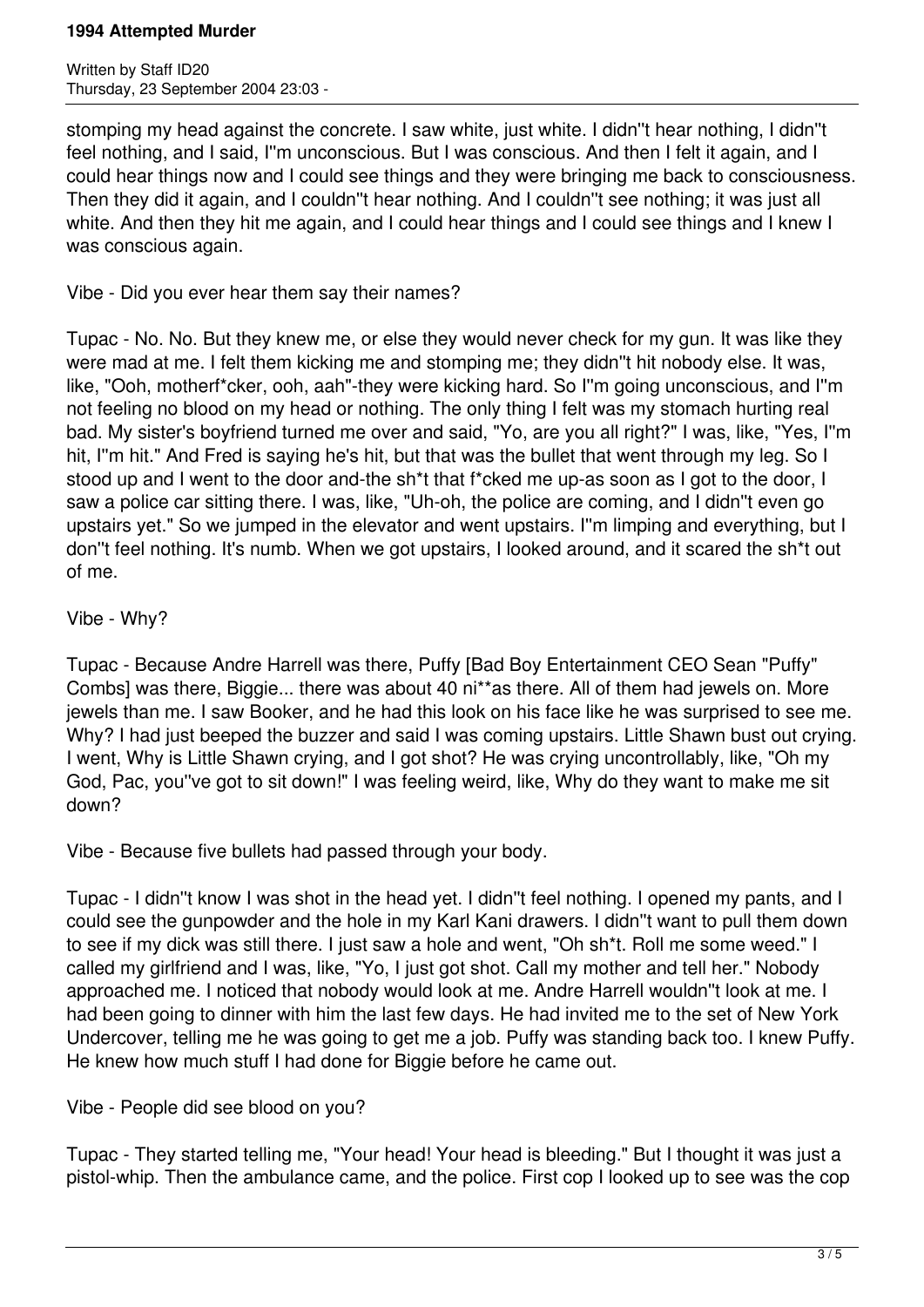## **1994 Attempted Murder**

Written by Staff ID20 Thursday, 23 September 2004 23:03 -

that took the stand against me in the rape charge. He had a half smile on his face, and he could see them looking at my balls. He said, "What's up, Tupac? How's it hanging?"

When I got to Bellevue Hospital, the doctor was going, "Oh my God!" I was, like, "What? What?" And I was hearing him tell other doctors, "Look at this. This is gunpowder right here." He was talking about my head: "This is the entry wound. This is the exit wound." And when he did that, I could actually feel the holes. I said, "Oh my God. I could feel that." It was the spots that I was blacking out on. And that's when I said, "Oh sh\*t. They shot me in my head." They said, "You don''t know how lucky you are. You got shot five times." It was, like, weird. I did not want to believe it. I could only remember that first shot, then everything went blank.

Vibe - At any point did you think you were going to die?

Tupac - No. I swear to God. Not to sound creepy or nothing-I felt God cared for me from the first time the ni\*\*as pulled the gun out. The only thing that hurt me was that Stretch and them all fell to the floor. The bullets didn''t hurt. Nothing hurt until I was recovering. I couldn''t walk, I couldn''t get up, and my hand was f\*cked up. I was looking on the news and it was lying about me.

Vibe - Tell me about some of the coverage that bothered you.

Tupac - The No. 1 thing that bothered me was that dude that wrote that sh\*t that said I pretended to do it. That I had set it up, it was an act. When I read that, I just started crying like a baby, like a b\*tch. I could not believe it. It just tore me apart. And then the news was trying to say I had a gun and I had weed on me. Instead of saying I was a victim, they were making it like I did it.

Vibe - What about all the jokes saying you had lost one of your testicles?

Tupac - That didn''t really bother me, because I was, like, sh\*t, I''m going to get the last laugh. Because I''ve got bigger nuts than all these ni\*\*as. My doctors are, like, "You can have babies." They told me that the first night, after I got exploratory surgery: "Nothing's wrong. It went through the skin and out the skin." Same thing with my head. Through my skin and out the skin.

Vibe - Have you had a lot of pain since then?

Tupac - Yes, I have headaches. I wake up screaming. I''ve been having nightmares, thinking they''re still shooting me. All I see is ni\*\*as pulling guns, and I hear the dude saying, "Shoot that motherf\*cker!" Then I''ll wake up sweaty as hell and I''ll be, like, Damn, I have a headache. The psychiatrist at Bellevue said that's post-traumatic stress.

Vibe - Why did you leave Bellevue Hospital?

Tupac - I left Bellevue the next night. They were helping me, but I felt like a science project. They kept coming in, looking at my dick and sh\*t, and this was not a cool position to be in. I knew my life was in danger. The Fruit of Islam was there, but they didn''t have guns. I knew what type of ni\*\*as I was dealing with.